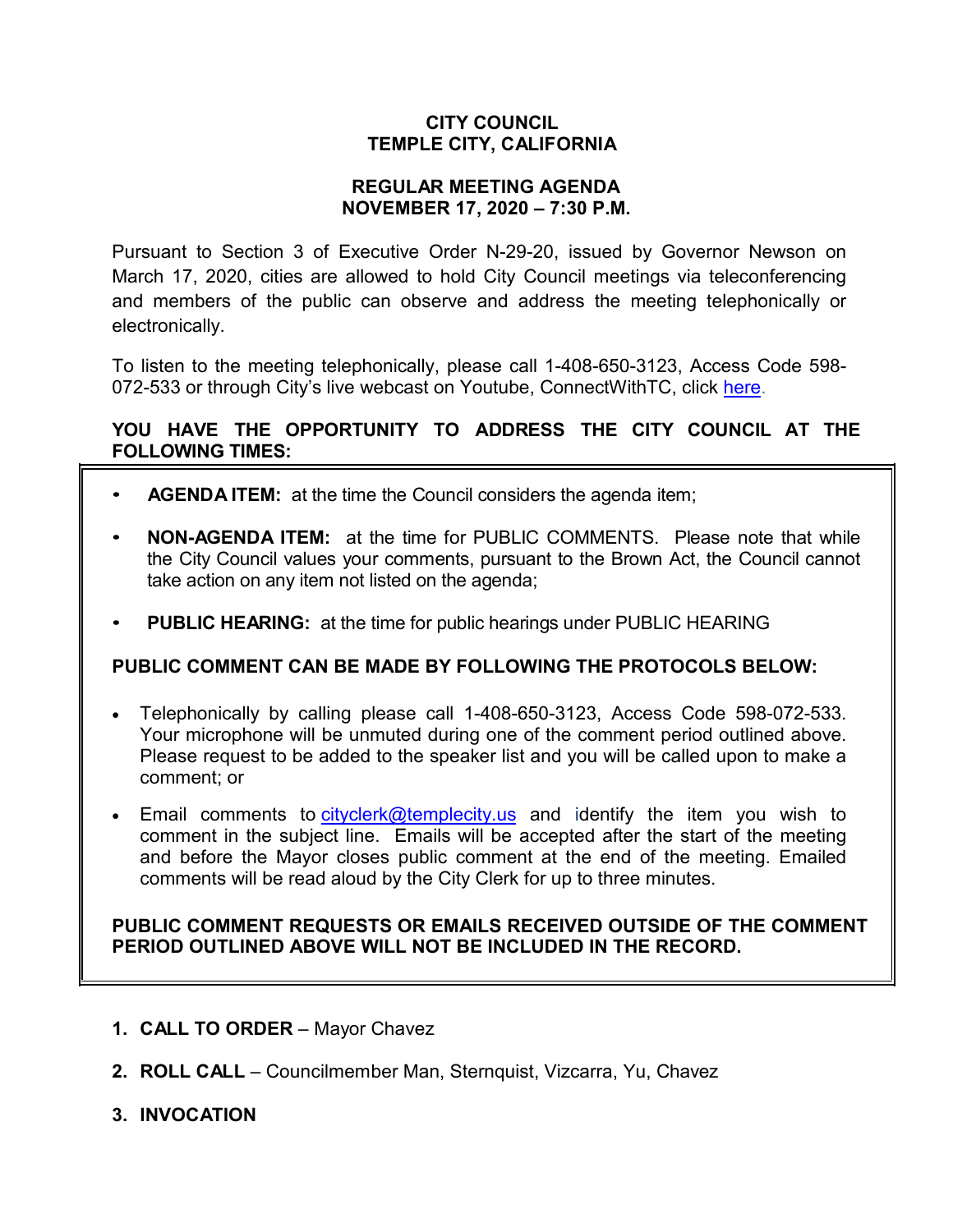### **4. PLEDGE OF ALLEGIANCE**

#### **5. CEREMONIAL MATTERS – PRESENTATIONS**

#### **6. PUBLIC COMMENTS ON ITEMS NOT LISTED ON THE AGENDA**

The City Council will now hear public comments regarding items **not listed** on the agenda. The procedure to address the City Council is highlighted on the first page of this agenda. This section is limited to 30 minutes total.

#### **7. CONSENT CALENDAR**

All Consent Calendar items may be approved in a single motion as recommended unless removed for further discussion. If members of the City Council or persons in the audience wish to discuss any matters listed on the Consent Calendar, please address them at this time.

Recommendation: Approve Items A through F per recommendations.

#### A. [APPROVAL](https://ca-templecity.civicplus.com/DocumentCenter/View/15334/03_7A_CCM---2020-11-04) OF MINUTES

The City Council is requested to review and approve the Minutes of the Regular City Council Meeting of November 4, 2020.

Recommendation: Approve.

B. [SECOND READING AND ADOPTION OF ORDINANCE NO. 20-1049 POOL](https://ca-templecity.civicplus.com/DocumentCenter/View/15326/04_7B_Ordinance-20-1049-Staff-Report_2nd-Reading_Pool-Maintenance_AC-final-w-attachments)  [MAINTENANCE FOR THE REDUCTION OF MOSQUITO BREEDING](https://ca-templecity.civicplus.com/DocumentCenter/View/15326/04_7B_Ordinance-20-1049-Staff-Report_2nd-Reading_Pool-Maintenance_AC-final-w-attachments)

The City Council is requested to waive further reading and adopt Ordinance No. 20-1049.

Recommendation: Adopt Ordinance No. 20-1049 amending the City's Code to add a new section relating to Pool Maintenance for the reduction of mosquito breeding.

C. [SECOND READING AND ADOPTION OF ORDINANCE NO. 20-1050](https://ca-templecity.civicplus.com/DocumentCenter/View/15327/05_7C_Ordinance-20-1050_Staff-Report_2nd-reading_Use-of-Online-or-Electrobnic-Filing-of-Campaign-Statements_w-attachments)  [APPROVING THE USE OF ONLINE OR ELECTRONIC FILING OF CAMPAIGN](https://ca-templecity.civicplus.com/DocumentCenter/View/15327/05_7C_Ordinance-20-1050_Staff-Report_2nd-reading_Use-of-Online-or-Electrobnic-Filing-of-Campaign-Statements_w-attachments)  [STATEMENTS AND STATEMENT OF ECONOMIC INTEREST](https://ca-templecity.civicplus.com/DocumentCenter/View/15327/05_7C_Ordinance-20-1050_Staff-Report_2nd-reading_Use-of-Online-or-Electrobnic-Filing-of-Campaign-Statements_w-attachments)

The City Council is requested to waive further reading and adopt Ordinance No. 20-1050.

Recommendation: Adopt Ordinance No. 20-1050 amending the City's code to add a new section approving the use of electronic and paper methods of filing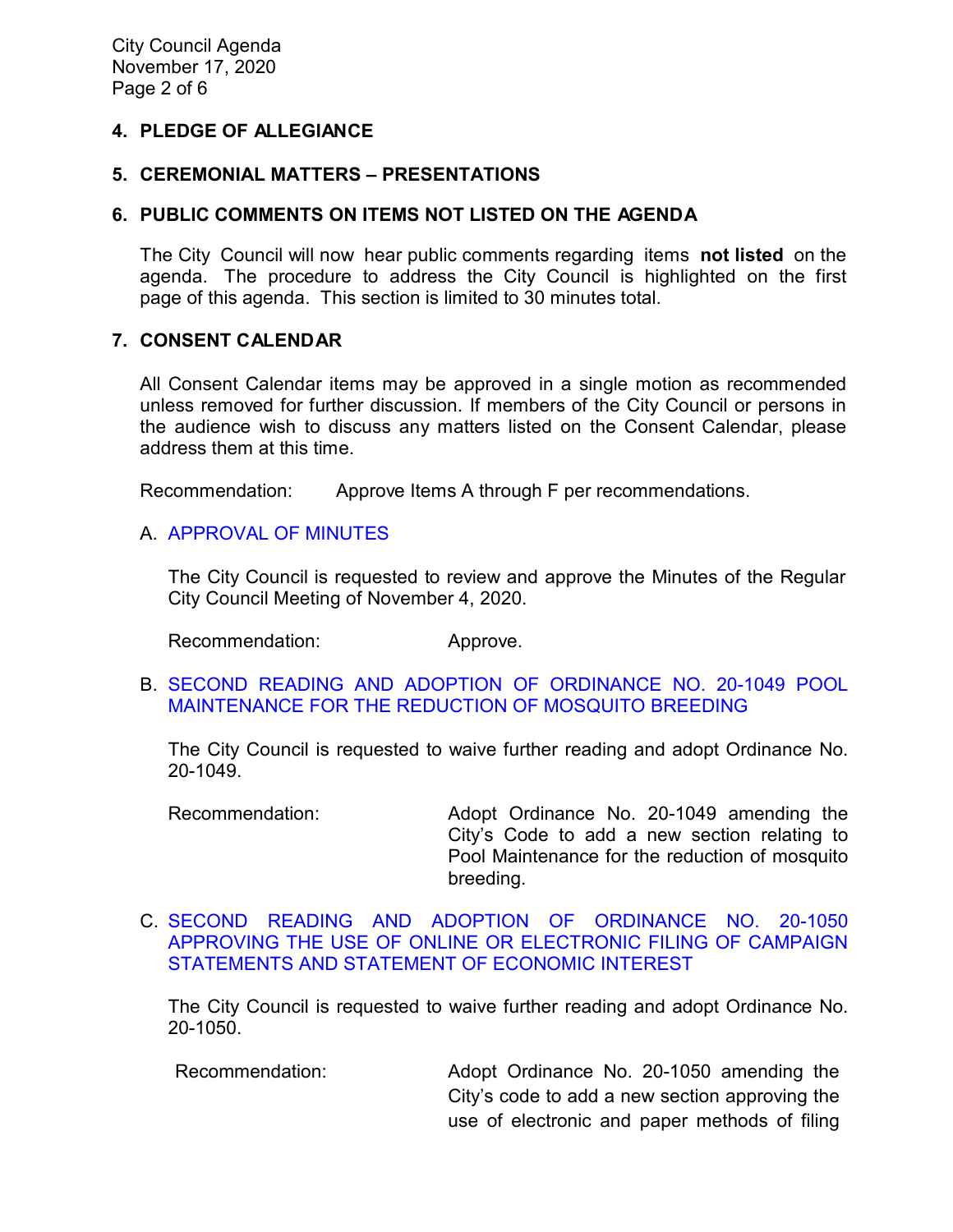campaign finance disclosure statement and the statement of economic interest.

### D. [ADOPTION OF RESOLUTION NO. 20-5500 APPROVING THE CITY OF TEMPLE](https://ca-templecity.civicplus.com/DocumentCenter/View/15328/06_7D_Amended-Master-Tree-List_-Staff-Report_AM-final_w-attachments)  [CITY AMENDED MASTER TREE LIST](https://ca-templecity.civicplus.com/DocumentCenter/View/15328/06_7D_Amended-Master-Tree-List_-Staff-Report_AM-final_w-attachments)

The City Council is requested to consider an amendment to the City's Master Tree List to add a slow growing tree option to address neighborhoods with overhead obstruction issues.

Recommendation: Adopt Resolution No. 20-5500 approving the Amended Master Tree List as recommended by the Parks and Recreation Commission.

#### E. [VISA CARD REPORT](https://ca-templecity.civicplus.com/DocumentCenter/View/15329/07_7E_Visa-Card-Report_SP-final_w-attachment)

The City Council is requested to receive and file the Visa Card Report.

Recommendation: Receive and file.

# F. ADOPTION [OF RESOLUTION NO. 20-5497 APPROVING PAYMENT OF BILLS](https://ca-templecity.civicplus.com/DocumentCenter/View/15347/08_7F_Reso-No-20-5497-111720---Warrants--Demands-FY-2020-2021)  [FOR FISCAL YEAR 2020-21](https://ca-templecity.civicplus.com/DocumentCenter/View/15347/08_7F_Reso-No-20-5497-111720---Warrants--Demands-FY-2020-2021)

The City Council is requested to adopt Resolution No. 20-5497 authorizing the payment of bills.

Recommendation: Adopt Resolution No. 20-5497.

# **8. PUBLIC HEARING**

### A. [APPEAL OF THE PLANNING COMMISSION DECISION APPROVING A](https://ca-templecity.civicplus.com/DocumentCenter/View/15345/08_8A_Santa-Anita-Bellagio-Car-Wash_Staff-Report_final-w-attachments)  [CONDITIONAL USE PERMIT \(FILE NO. 19-1668\) TO MODIFY A CHANGEABLE](https://ca-templecity.civicplus.com/DocumentCenter/View/15345/08_8A_Santa-Anita-Bellagio-Car-Wash_Staff-Report_final-w-attachments)  [COPY SIGN AT 5637 SANTA ANITA AVENUE](https://ca-templecity.civicplus.com/DocumentCenter/View/15345/08_8A_Santa-Anita-Bellagio-Car-Wash_Staff-Report_final-w-attachments)

The applicant, Bellagio Car Wash, filed an application appealing the Planning Commission's decision approving a conditional use permit with a condition requiring the applicant to modify the project design to meet the required findings.

Presenter: Associate Planner

Recommendation:

- 1. Open the public hearing;
- 2. Accept public testimony from the applicant and members of the public; and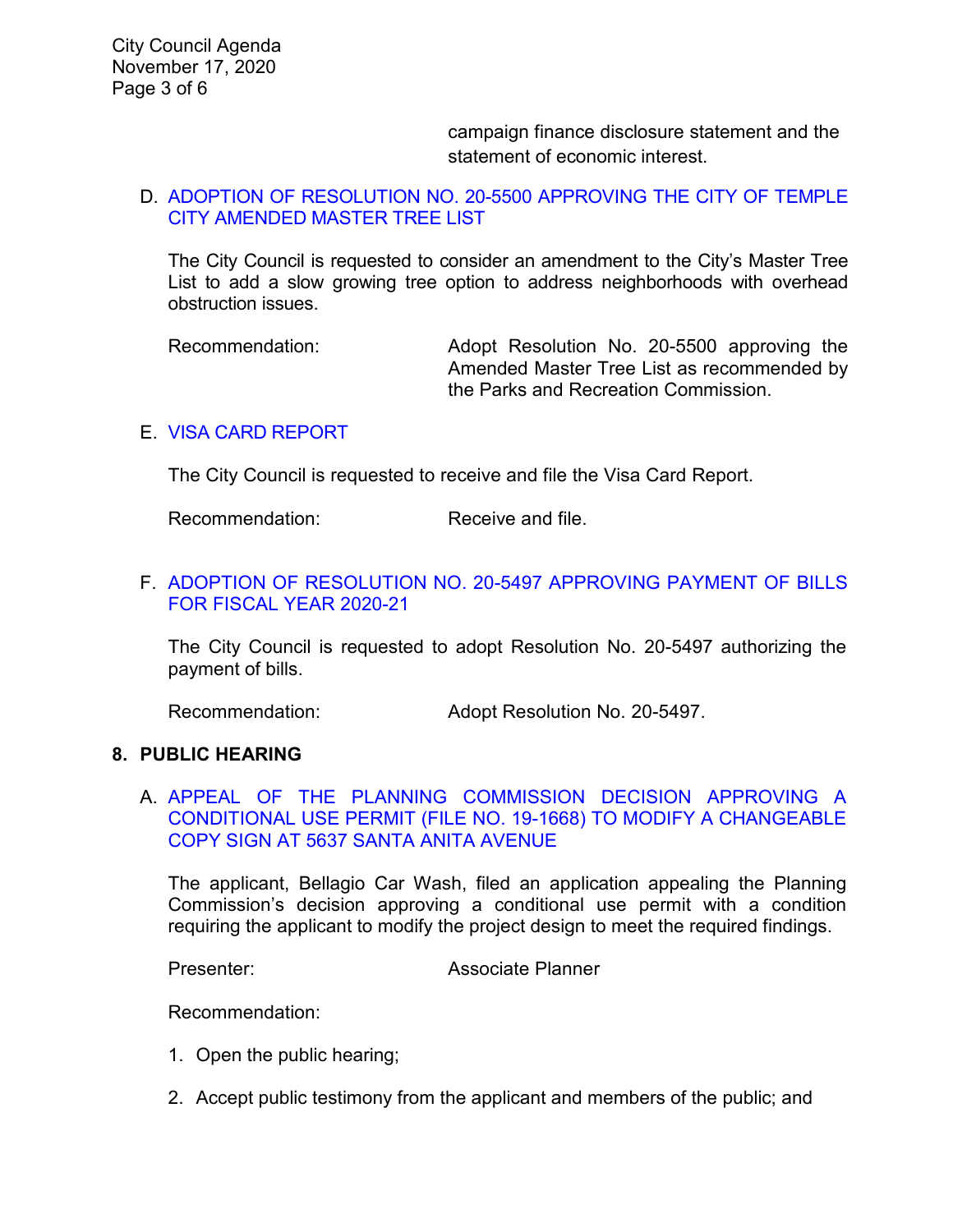City Council Agenda November 17, 2020 Page 4 of 6

> 3. Adopt Resolution 20-5501 (Attachment "A") upholding the Planning Commission's decision approving File No. PL 19-1668 subject to the recommended conditions of approval.

# **9. UNFINISHED BUSINESS – None**

# **10. NEW BUSINESS**

A. [ADOPTION OF RESOLUTION NO. 20-5503 MAKING AN APPOINTMENT TO THE](https://ca-templecity.civicplus.com/DocumentCenter/View/15330/09_10A_Mosquito-and-Vector---Staff-Report---Appointment-of-Trustee-to-SGV-Mosquito--Vector-Control-District_final-w-attachments)  [BOARD OF TRUSTEES FOR THE SAN GABRIEL VALLEY MOSQUITO & VECTOR](https://ca-templecity.civicplus.com/DocumentCenter/View/15330/09_10A_Mosquito-and-Vector---Staff-Report---Appointment-of-Trustee-to-SGV-Mosquito--Vector-Control-District_final-w-attachments)  [CONTROL DISTRICT](https://ca-templecity.civicplus.com/DocumentCenter/View/15330/09_10A_Mosquito-and-Vector---Staff-Report---Appointment-of-Trustee-to-SGV-Mosquito--Vector-Control-District_final-w-attachments)

City Council is requested to appoint a representative to serve on the San Gabriel Valley Mosquito & Vector Control District Board of Trustees for a two-year term of office ending on December 31, 2022.

Presenter: City Manager

Recommendation: Adopt Resolution No. 20-5503 making an appointment to the Board of Trustees for the San Gabriel Valley Mosquito & Vector Control District and instruct the City Clerk to complete resolution attached to reflect Council's decision.

B. [CONSIDERATION OF A RESOLUTION TEMPORARILY DEFERRING BUSINESS](https://ca-templecity.civicplus.com/DocumentCenter/View/15331/10_10B_Economic-relief-through-business-license-program_staff-report_SR-final_w-attachments)  [LICENSE FEES AND PENALTIES DUE TO THE IMPACTS OF COVID-19, AND AN](https://ca-templecity.civicplus.com/DocumentCenter/View/15331/10_10B_Economic-relief-through-business-license-program_staff-report_SR-final_w-attachments)  [ORDINANCE AMENDING SECTION 5-2A-0 OF THE TEMPLE CITY MUNICIPAL](https://ca-templecity.civicplus.com/DocumentCenter/View/15331/10_10B_Economic-relief-through-business-license-program_staff-report_SR-final_w-attachments)  [CODE PERTAINING TO "BUSINESS BY VEHICLE"](https://ca-templecity.civicplus.com/DocumentCenter/View/15331/10_10B_Economic-relief-through-business-license-program_staff-report_SR-final_w-attachments)

Ordinance No. 20-1051 would provide an amnesty program for unlicensed businesses and allow new businesses and existing businesses to defer business license fees until March 1. The ordinance would also exempt delivery businesses from the business permit.

Presenter: example a city Manager and Community Development **Director** 

Recommendation:

- 1. Adopt Resolution No. 20-5504, which permits the City to temporarily defer collection of business license fees and penalties due to the impacts of COVID-19; and
- 2. Introduce for first reading by title only and waive further reading of Ordinance No. 20-1051 and schedule the second reading of Ordinance No. 20-1051 for December 1, 2020.

# **11. UPDATE FROM CITY MANAGER**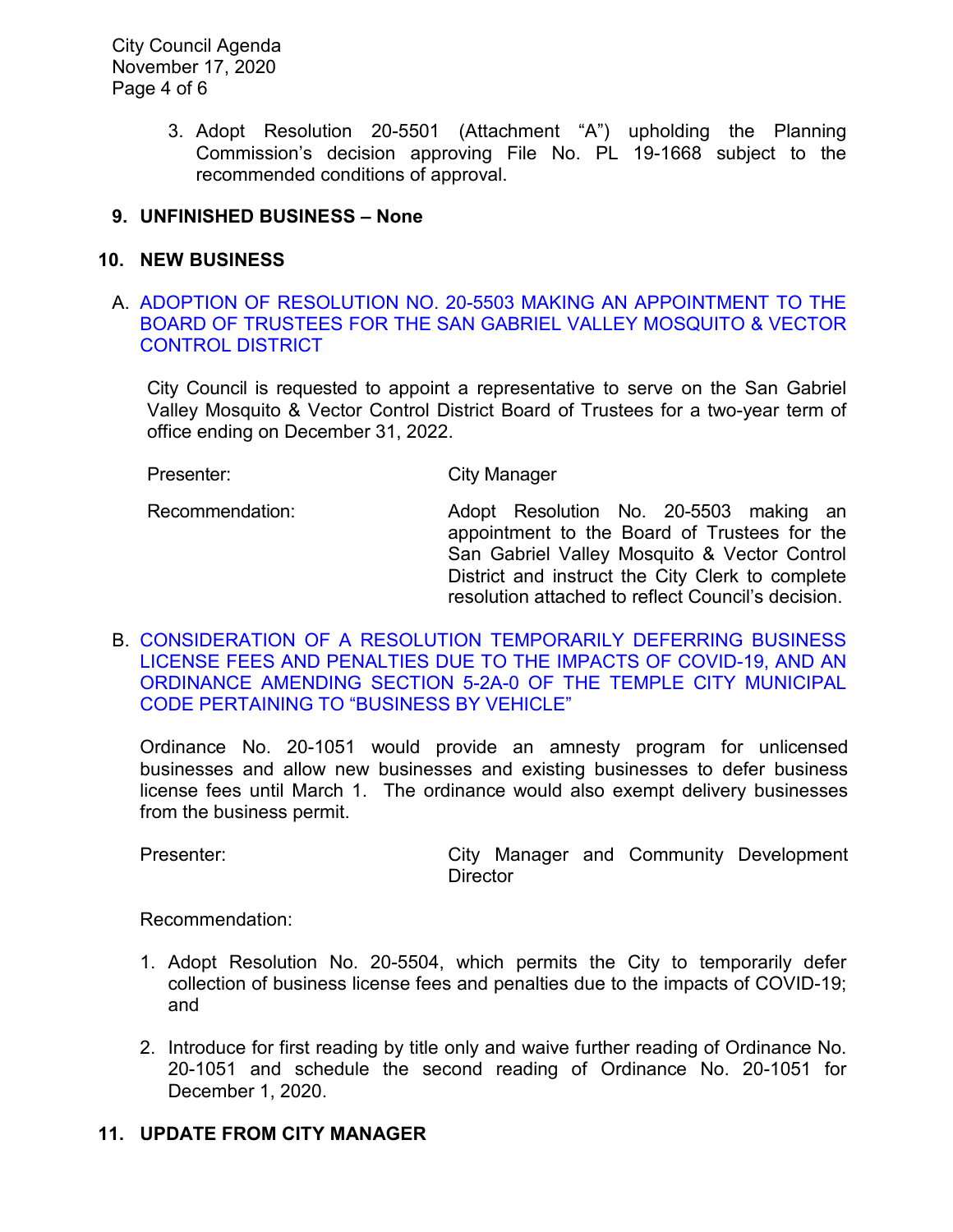City Council Agenda November 17, 2020 Page 5 of 6

# **12. UPDATE FROM CITY ATTORNEY**

# **13. COUNCIL REPORTS REGARDING AD HOC OR STANDING COMMITTEE MEETINGS**

- A. SCHOOL DISTRICT/CITY STANDING COMMITTEE (Councilmember Man and Mayor Chavez) – Formed 1/3/2012
- B. LAS TUNAS DOWNTOWN REVITALIZATION STANDING COMMITTEE (Mayor Chavez and Mayor Pro Tem Yu) – Formed 2/18/2014
- C. FUTURE DEVELOPMENT OF CITY PROPERTIES STANDING COMMITTEE (Mayor Pro Tem Yu and Councilmember Man) – Formed 2/18/2014
- D. AUDIT STANDING COMMITTEE (Mayor Chavez and Mayor Pro Tem Yu) – Formed 7/15/2014
- E. FACILITIES, PUBLIC WORKS, AND INFRASTRUCTURE STANDING **COMMITTEE** (Mayor Pro Tem Yu and Councilmember Man) – Formed 4/4/2017
- F. PRIMROSE PARK ART ELEMENT AD HOC (Councilmember Vizcarra and Mayor Pro Tem Yu) – Formed 5/19/20

### **14. COUNCIL ITEMS SEPARATE FROM THE CITY MANAGER'S REGULAR AGENDA**

- A. COUNCILMEMBER MAN
- B. COUNCILMEMBER STERNQUIST
- C. COUNCILMEMBER VIZCARRA
- D. MAYOR PRO TEM YU
- E. MAYOR CHAVEZ

### **15. ADDITIONAL PUBLIC COMMENTS ON ITEMS NOT LISTED ON THE AGENDA**

The City Council will now hear additional public comments regarding items not listed on the agenda. The procedure to address the City Council is highlighted on the first page of this agenda.